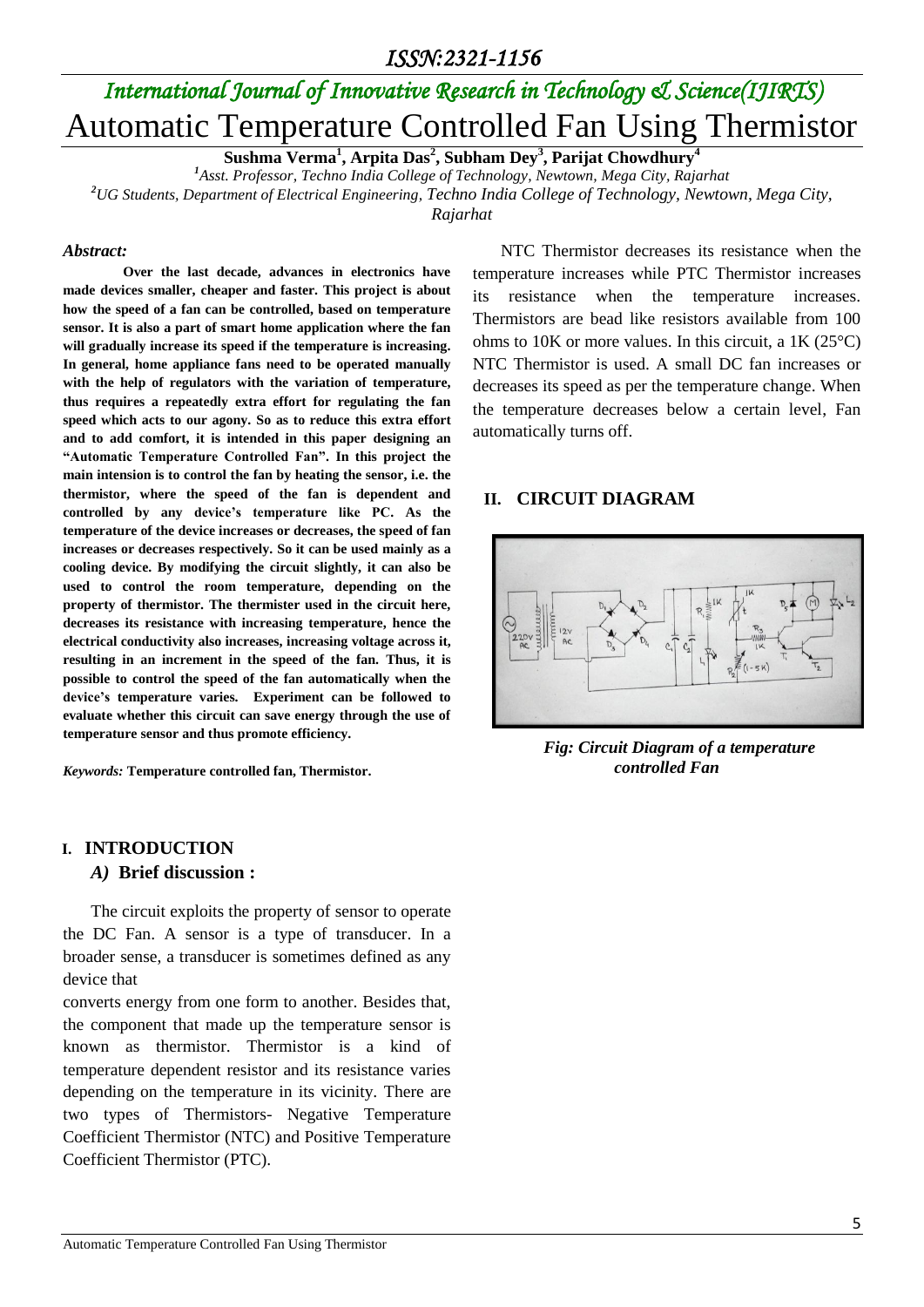## *ISSN:2321-1156*

*International Journal of Innovative Research in Technology & Science(IJIRTS)* **III. BLOCK DIAGRAM** *1)* **NTC Thermistor**



### **IV. SENSER DESCRIPTION** *A)* **Thermistor:**

A thermistor is an electronic component that exhibits a large change in resistance with a change in its body temperature. The word "Thermistor" is actually a contraction of the words "Thermal Resistor".

The thermistors, which are to be described herein are ceramic semiconductors and have either large positive temperature coefficient of resistance (PTC) devices or large negative temperature coefficients of resistance (NTC). Both types of thermistors (PTC and NTC) have definite features and advantages which make them ideal for certain sensor applications.

In this circuit, NTC type Thermistor of 1K at 25°C is used.



### *Fig: NTC Thermistor*

The NTC thermistors are composed of metal oxides. The most commonly used oxides are those of manganese, nickel, cobalt, iron, copper and titanium. The fabrication of commercial NTC thermistors uses basic ceramics technology and continues today much as it has for decades. In the basic process, a mixture of two or more metal oxide powders are combined with suitable binders, are formed to a desired geometry, dried and sintered at an elevated temperature. By varying the types of oxides used, their relative proportions, the sintering atmosphere and the sintering temperature, a wide range of resistivity and temperature coefficient characteristics can be obtained.

### *2)* **Thermistor Basic Operation**

Assuming, as a first-order approximation, that the relationship between resistance and temperature is [linear,](https://en.wikipedia.org/wiki/Linear) then:

$$
\Delta R = k \Delta T
$$

Where,

 $\Delta R$ , change in resistance

 $\Delta T$ , change in temperature

 $k$  , first-order temperature coefficient of [resistance](https://en.wikipedia.org/wiki/Temperature_coefficient)

Thermistors can be classified into two types, depending on the classification of  $k$ . If  $k$  is [positive,](https://en.wikipedia.org/wiki/Positive_number) the resistance increases with increasing temperature, and the device is called [apositive temperature](https://en.wikipedia.org/wiki/Temperature_coefficient#Positive_temperature_coefficient_of_resistance)  [coefficient](https://en.wikipedia.org/wiki/Temperature_coefficient#Positive_temperature_coefficient_of_resistance) (**PTC**) thermistor, or **posistor**. If  $k$  is negative, the resistance decreases with increasing temperature, and the device is called a [negative](https://en.wikipedia.org/wiki/Temperature_coefficient#Negative_temperature_coefficient) 

6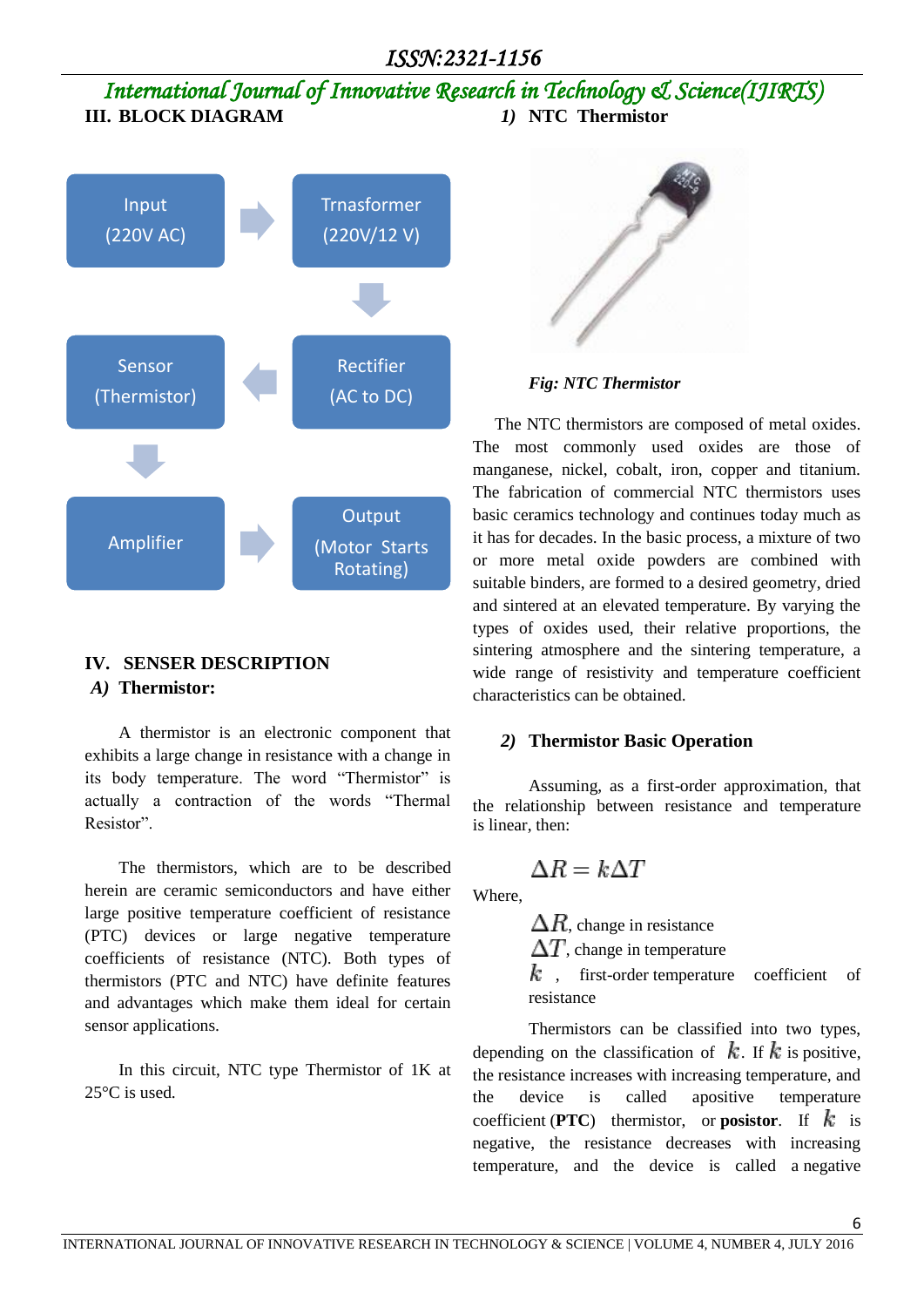# *ISSN:2321-1156*

# *International Journal of Innovative Research in Technology & Science(IJIRTS)*

temperature coefficient (**NTC**) thermistor. Resistors that are not thermistors are designed to have a  $k$  as close to 0 as possible, so that their resistance remains nearly constant over a wide temperature range.

Instead of the temperature coefficient *k*, sometimes the *temperature coefficient of resistance*  $\alpha_T$  (alpha sub T) is used. It is defined as:

$$
\alpha_T = \frac{1}{R(T)} \frac{dR}{dT}.
$$

This  $\alpha_T$  coefficient should not be confused with the  $a$  parameter below.

### **V. SPECIFICATIONS OF THE CIRCUIT COMPONENTS**

#### TABLE I : COMPONENT SPECIFICATION

| SL.<br>No. | Name of<br><b>Components</b> | <b>Specifications</b>                                 | No. of<br><b>Components</b><br><b>Used</b> |
|------------|------------------------------|-------------------------------------------------------|--------------------------------------------|
| 1.         | Resisters                    | 1 <sub>K</sub>                                        | 3                                          |
| 2.         | Variable<br>Resister         | $(1 - 5) K$                                           | 1                                          |
| 3.         | <b>Diodes</b>                | 1N4001                                                | 5                                          |
| 4.         | <b>LEDs</b>                  | $1.8 - 2.2$ V<br>DC                                   | $\overline{2}$                             |
| 5.         | <b>NPN</b><br>Transistors    | <b>BC548C</b>                                         | $\overline{2}$                             |
| 6.         | Motor                        | Permanent<br>Magnet<br>DC, 12V,<br>6100 RPM,<br>0.06A | $\mathbf{1}$                               |
| 7.         | Thermistor                   | 1K at 25°C                                            | 1                                          |
| 8.         | Capacitor                    | 1000µF,<br>Electrolytic                               | $\overline{2}$                             |
| 9.         | Transformer                  | 220/12V,<br>600mA                                     | $\mathbf{1}$                               |
| 11.        | Vero Board                   | <b>Striped Board</b>                                  | 1                                          |
| 12.        | Propeller                    | 3 bladed                                              | 1                                          |

### **VI. PRINCIPLE OF OPERATION**

The circuit is an open loop system. In this circuit initially 220V AC is stepped down to 12V AC. Then this AC is converted into DC by a rectifier circuit consisting of 4 diodes  $D_1$ ,  $D_2$ ,  $D_3$  and  $D_4$ . Two electrolytic capacitors  $C_1$  and  $C_2$  are connected Parallely to give more sensitivity to the circuit as they have the ability to smoothen the voltage across them. As the capacitor charges, the rate of change of voltage slows, and charge slows, as the charging current falls thus showing an exponential curve. An LED  $L_1$ , through a resistance  $R_1$  is there across the capacitors to detect the flow of current.

Now it is seen that, the thermistor 't' and a variable resistor  $R_2$  (Potentiometer used here) is divided by  $R_3$ resistance of 1K. Initially  $R_2$  resistance and that of the Thermistor is almost same and there is no potential difference, so there is no voltage difference thus no current flows though the circuit. and hence the motor does not rotate. When thermistor senses the temperature, as it is NTC (Negative Temperature Coefficient), its resistance decreases with the increase of temperature. As a result the current and voltage also increase creating a voltage difference across thermistor and the potentiometer  $R_2$ . Due to this potential difference, a current starts flowing through  $R_3$ . But this current is not sufficient to start the motor as the rated current of the motor is of high value. In order to amplify the current to a desired value Darlington pair is used. The Darlington transistor (often called a Darlington pair) is a constructed using two bipolar transistors (either integrated or separated devices) connected in such a way that the current amplified by the first transistor is amplified further by the second one. This configuration gives a much higher current gain than each transistor taken separately The current output from the Darlington Pair has sufficient high gain to drive the motor. The second LED,  $L_2$  is used for the same purpose as  $L_1$ . Diode  $D_5$  is used as a Suppression diode or Fly-back diode, to suppress the sudden voltage spike across the inductive load, i.e. the motor, when the voltage is suddenly increased or decreased, due to rapid temperature change sensed by thermistor.

When the motor starts, the LED  $L_2$  glows. It glows more brightly as the speed of the motor increases and vice versa, and thus the increasing or decreasing speed can be identified.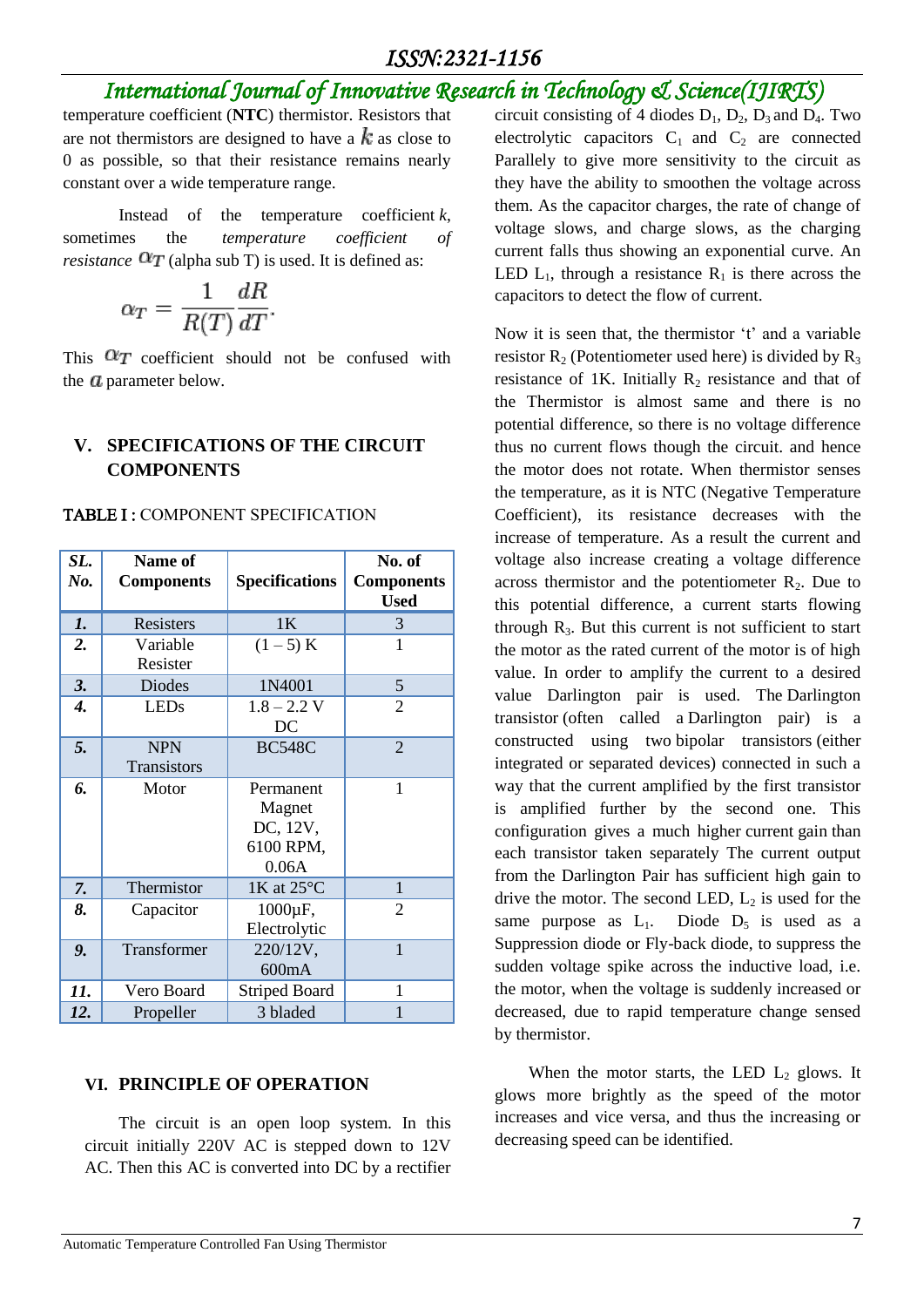# *International Journal of Innovative Research in Technology & Science(IJIRTS)*

**IX. FUTURE SCOPE**

The hardware implementation of this circuit justifies this circuit operation.

### **VII. PROPOSED WORK**

The circuit is designed considering simplicity as the first priority and secondly in an economic way. So the components are also taken as simple as possible, which are very cheap in cost and easily available in the market.

The purpose of this circuit is to vary the speed of a fan related to temperature with a minimum parts counting and avoiding the use of special-purpose ICs, often difficult to obtain.

To do so, first of all, a number of Temperature Sensing Circuits are being developed and their characteristics have been studied.

Thermistor as a main component has been chosen for sensing the temperature for designing the circuit. Other components are also there in the circuit design, which are already discussed briefly above.



*Fig: The full hardware circuit in OFF State*

### **VIII. CONCLUSION**

The circuit is very simple and easy to build. This paper elaborates the design and construction of fan speed to control the temperature. Moreover, the fan speed will increase automatically if the temperature will increase. As conclusion, the system which is designed in this work performs very well for any temperature change and can be classified as automatic control.

- *A)* This circuit can be expanded by incorporating a passive infrared sensor along with the temperature sensor. The passive infrared sensor can include a Fresnel lens for sensing a 360° circumference beneath the fan so that the fan can be turned on and off based the motion of persons approaching and leaving a selected area.
- *B)* A change over switch can be connected further using which the Fan can be controlled manually as well as automatically.
- *C)* This temperature controlled fan with some modifications can further be used in other Heater Circuits to maintain the constant temperature of the device.
- *D)* With this circuit, an alarm circuit can be added and used effectively in large equipments where the risk of being overheated and explosions are the serious problems, in various industries.

### **X. ACKNOWLEDGEMENT**

The success and final outcomes of this project required a lot of guidance and assistance from many people and the authors are extremely fortunate to have got this all along the completion of our project work. The authors also thank and appreciate the coworkers in developing this project and people who willingly helped as out with their abilities and owe profound gratitude to all the professors of *Department of Electrical Engineering* for their proper guidance and motivation for this project. Last but not the least, the authors are extremely thankful to the college, *Techno India College of Technology* for providing opportunity to use their resources and work in such a challenging environment.